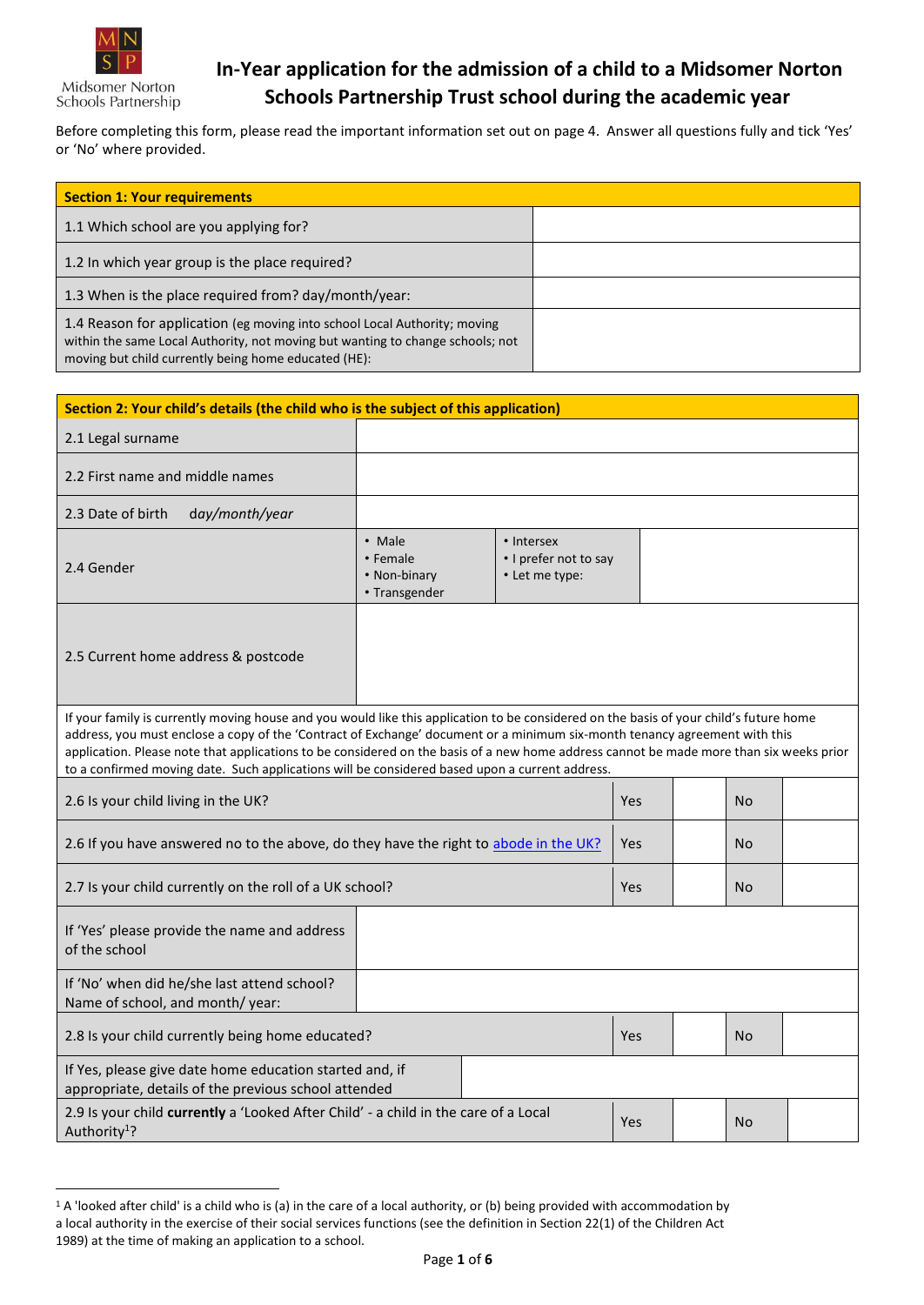

1

### **In-Year application for the admission of a child to a Midsomer Norton Schools Partnership Trust school during the academic year**

| If 'Yes' (currently in care) which Local Authority is responsible for your child?                                                                                                                                                              |     |            |           |  |
|------------------------------------------------------------------------------------------------------------------------------------------------------------------------------------------------------------------------------------------------|-----|------------|-----------|--|
| If 'No' has your child previously been in the care of a Local Authority or in state care<br>outside of England and subsequently been adopted, or<br>been made the subject of a child arrangements or Special Guardianship order <sup>2</sup> ? | Yes | No         |           |  |
| 2.10 Is your child a registered carer for another person?                                                                                                                                                                                      |     | <b>Yes</b> | No        |  |
| 2.11 Does your child have an Educational Health Care Plan issued by a Local<br>Authority?                                                                                                                                                      |     | Yes        | No        |  |
| If 'Yes' which Local Authority issued the EHC Plan?                                                                                                                                                                                            |     |            |           |  |
| 2.12 Is your child in receipt of Pupil Premium?                                                                                                                                                                                                |     | Yes        | No.       |  |
| Does your child have a registered support worker?                                                                                                                                                                                              |     | Yes        | No        |  |
| 2.13 Does your child have any Special Educational Need; disability or medical<br>condition the school should be aware of?                                                                                                                      |     | Yes        | No.       |  |
| If Yes, please provide further<br>information:                                                                                                                                                                                                 |     |            |           |  |
| 2.14 Is English your child's first language?                                                                                                                                                                                                   |     |            | <b>No</b> |  |
| If no, please state the main language your child speaks at home:                                                                                                                                                                               |     |            |           |  |
| 2.15 Is your child currently entitled to receive free school meals?                                                                                                                                                                            |     |            | No.       |  |
| 2.16 Does your child have any siblings currently attending the school for which you<br>are applying? (A sibling definition is set out in the published Admission Arrangements)                                                                 |     | Yes        | <b>No</b> |  |
| If 'Yes' enter the details of one sibling, or other child, who lives at the same home address (provided in Section 2) and who is<br>currently registered on the roll of this school:                                                           |     |            |           |  |
| Legal Surname                                                                                                                                                                                                                                  |     |            |           |  |
| Forename                                                                                                                                                                                                                                       |     |            |           |  |
| Date of birth<br>day/month/year                                                                                                                                                                                                                |     |            |           |  |
| Brother/sister/other                                                                                                                                                                                                                           |     |            |           |  |
| Please enter the address at which your child<br>lives for the majority of his/her time                                                                                                                                                         |     |            |           |  |
| How long has he/she lived at this address?<br>Years / months or weeks                                                                                                                                                                          |     |            |           |  |
| Are there any shared residency arrangements in place for your child?                                                                                                                                                                           |     | Yes        | <b>No</b> |  |

<sup>&</sup>lt;sup>2</sup> All references to previously looked after children mean such children who were adopted (or subject to child arrangements orders or special guardianship orders) immediately following having been looked after and those children who appear to have been in state care outside of England and ceased to be in state care as a result of being adopted.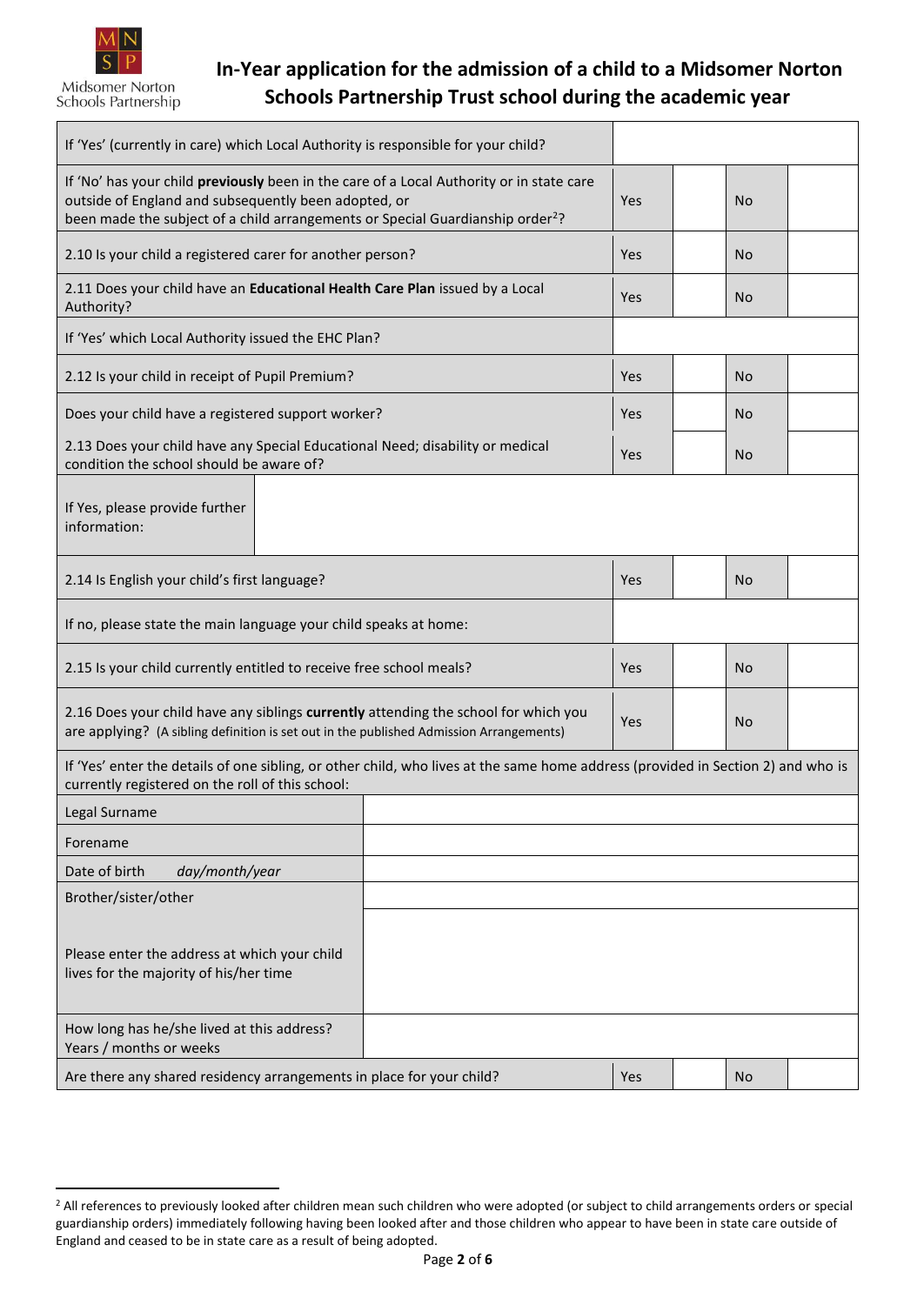

# **In-Year application for the admission of a child to a Midsomer Norton Schools Partnership Trust school during the academic year**

| Section 3: Applicant details (the person completing this form)                                                                                                                                                          |  |  |  |  |  |  |
|-------------------------------------------------------------------------------------------------------------------------------------------------------------------------------------------------------------------------|--|--|--|--|--|--|
| 3.1 Surname                                                                                                                                                                                                             |  |  |  |  |  |  |
| 3.2 Forename                                                                                                                                                                                                            |  |  |  |  |  |  |
| Mr/Mrs/Miss/Ms/other<br>3.3 Title                                                                                                                                                                                       |  |  |  |  |  |  |
| 3.4 Your relationship to this child (Parent/ carer/ other)                                                                                                                                                              |  |  |  |  |  |  |
| 3.5 Do you live at the same address as the child you are applying for?<br>Yes<br><b>No</b>                                                                                                                              |  |  |  |  |  |  |
| If 'No' then please provide your full address for<br>communication purposes                                                                                                                                             |  |  |  |  |  |  |
| Telephone number                                                                                                                                                                                                        |  |  |  |  |  |  |
| Mobile number                                                                                                                                                                                                           |  |  |  |  |  |  |
| Email address                                                                                                                                                                                                           |  |  |  |  |  |  |
| <b>3.6 UK Service Personnel:</b> Please indicate if you are a family of the regular UK<br>Armed Forces being posted to the area or are a Crown Service / Diplomat family<br>Yes<br><b>No</b><br>returning from overseas |  |  |  |  |  |  |

| <b>Section 4: Previous school history</b>                                                                                                                 |     |           |  |
|-----------------------------------------------------------------------------------------------------------------------------------------------------------|-----|-----------|--|
| 4.1 Has this child been permanently excluded from school?                                                                                                 | Yes | No.       |  |
| 4.2 If Yes, is this their first permanent exclusion?                                                                                                      | Yes | No.       |  |
| 4.3 Is your child known to or working with any other external agency?<br>(Eg Children Missing Education. Behavioural Support / Social Worker)             |     | <b>No</b> |  |
| If Yes, please give details                                                                                                                               |     |           |  |
| 4.4 Attendance: For the last 12-month education period, has this child reached over<br>80% attendance? (Your current school may be asked to confirm this) |     | No.       |  |
| 4.5 Is your child's current school aware that you are making this application?                                                                            |     | No.       |  |

| Section 5: To be completed by child's current/most recent school                                                                        |                                                                                                                                                                                                                         |  |  |     |   |  |
|-----------------------------------------------------------------------------------------------------------------------------------------|-------------------------------------------------------------------------------------------------------------------------------------------------------------------------------------------------------------------------|--|--|-----|---|--|
|                                                                                                                                         | This section <b>MUST</b> be completed by the current school, not the parent/carer. Please provide evidence through use of school<br>stamp (or equivalent). Failure to complete this section will delay the application. |  |  |     |   |  |
| protocols is correct                                                                                                                    | I confirm that the information provided in Section 4 above relating to the IYFA<br><b>Yes</b>                                                                                                                           |  |  | No. |   |  |
| Attendance % for the last 12-month education period, from date of application. Please enclose an<br>attendance certificate if below 80% |                                                                                                                                                                                                                         |  |  |     | % |  |
| <b>School Name</b>                                                                                                                      |                                                                                                                                                                                                                         |  |  |     |   |  |
| Name of person completing this form                                                                                                     |                                                                                                                                                                                                                         |  |  |     |   |  |
| Signature                                                                                                                               |                                                                                                                                                                                                                         |  |  |     |   |  |
| School Stamp                                                                                                                            |                                                                                                                                                                                                                         |  |  |     |   |  |
|                                                                                                                                         |                                                                                                                                                                                                                         |  |  |     |   |  |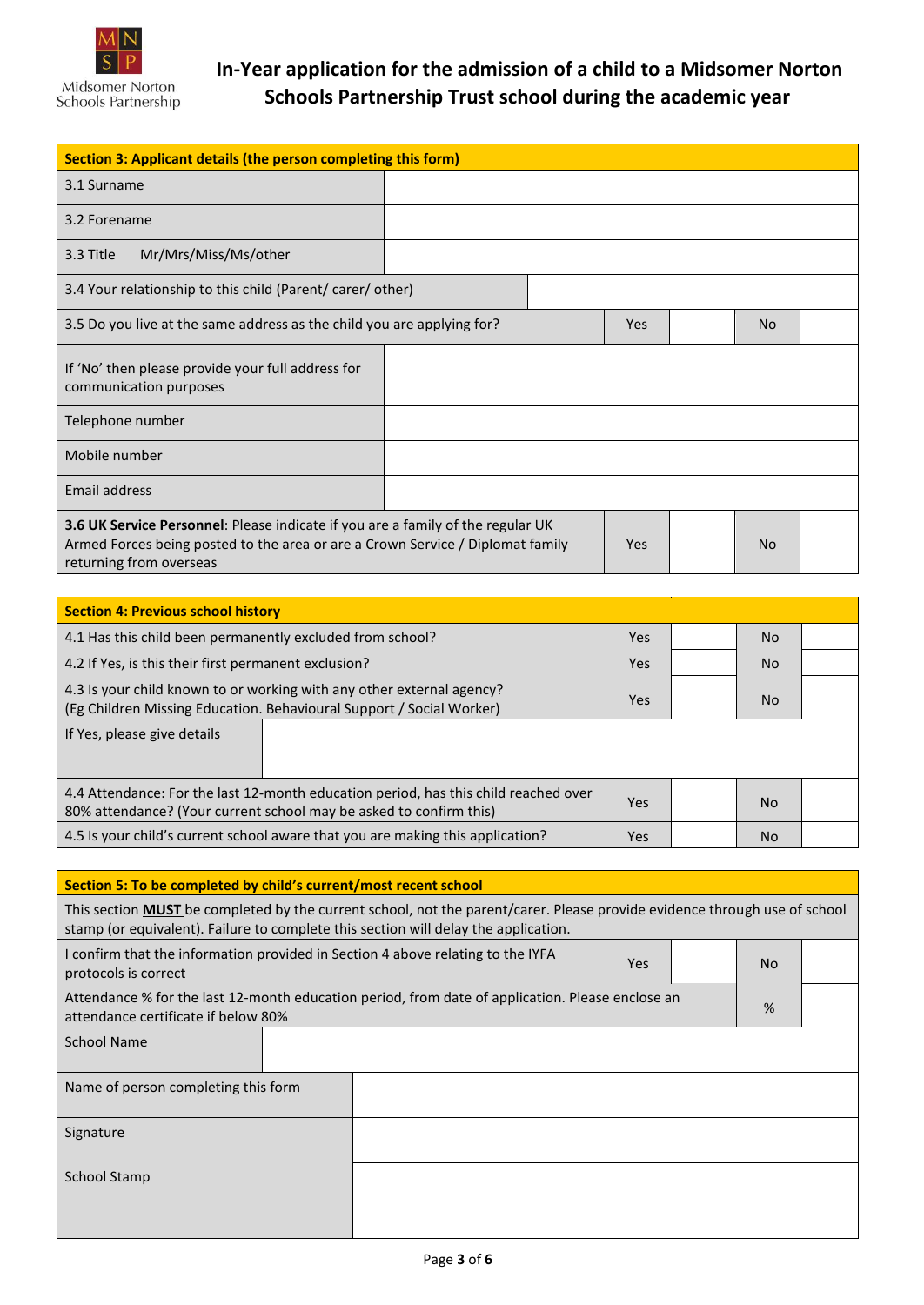

#### **Section 6: Declaration and signature**

In order for this application to be considered, the applicant must provide his/her signature and enter the date on which the application was completed. In doing so the applicant confirms that:

The information provided on this application form (and any other information that may be provided in support of this application) is accurate to the best of the applicant's knowledge and not intended to mislead in any way.

In the interest of your child's school placement, the information you provide may be shared with the Area Behaviour and Attendance Partnership Panel, the Local Authority, and other Local Authorities and schools in the area.

The applicant is legally responsible for the child concerned or that he/she has appropriate consent from the legally responsible party to permit the submission of this school place application.

A school place allocated as a result of the information provided may be withdrawn if this information is subsequently found to be fraudulent or intentionally misleading.

Data Protection Act. The information you provide on the application form, and any additional information you wish to provide will be used for the purpose of allocating a school place for your child. We will share the information internally within the school and with the Local Authority. We will safeguard your personal details and will not divulge them to any other individuals or organisations for any other purposes.

Signature of Applicant: Date:

#### **Important information to assist the completion of the In-Year application form**

The Midsomer Norton Schools Partnership Trust is the Admissions Authority responsible for all admission decisions in connection with the schools. The Trust has delegated the decision making process to the governing body of the individual schools. The In-Year application form is designed to ensure that applying for a place at the school is made as simple and straightforward as possible and that applicants are only asked to provide information essential to the decision making process. An electronic copy of this form can be downloaded from the school website.

You may hand-deliver your application to the school office, or send it to the school by post or email attachment. Applications should be addressed to Admissions at the relevant school.

Further help with the understanding or completion of this form is available from the school office.

Please read the following information carefully before completing your application:

- Complete this application form only if you are applying for a child to start at the school **during** the academic year.
- A separate application must be submitted for each child that you would like to join the school roll.
- Before submitting, check that you have provided all the required information and **signed and dated** your application.
- Some schools also require a **supplementary information form** to be completed. See the schools list at the end of this form for further information.
- Depending on the information you provide, it may be necessary for the Admissions Committee to discuss your requirements with you in more detail, or to request additional information to support your application. Please ensure that your contact details are entered correctly.
- The Admission Authority's decision will be notified to the applicant within 10 school days and confirmed in writing, within 15 school days of receipt of the application form.
- You are encouraged to refer to the school's Admission Arrangements published on their website before completing your application form.
- The governors support Fair Access for all children. Where they are unable to provide a school place, an application may be referred to the Local Authority in order that a suitable alternative school place can be identified without delay.
- If your application is unsuccessful, you have the legal right to appeal against the Admission Authority's decision.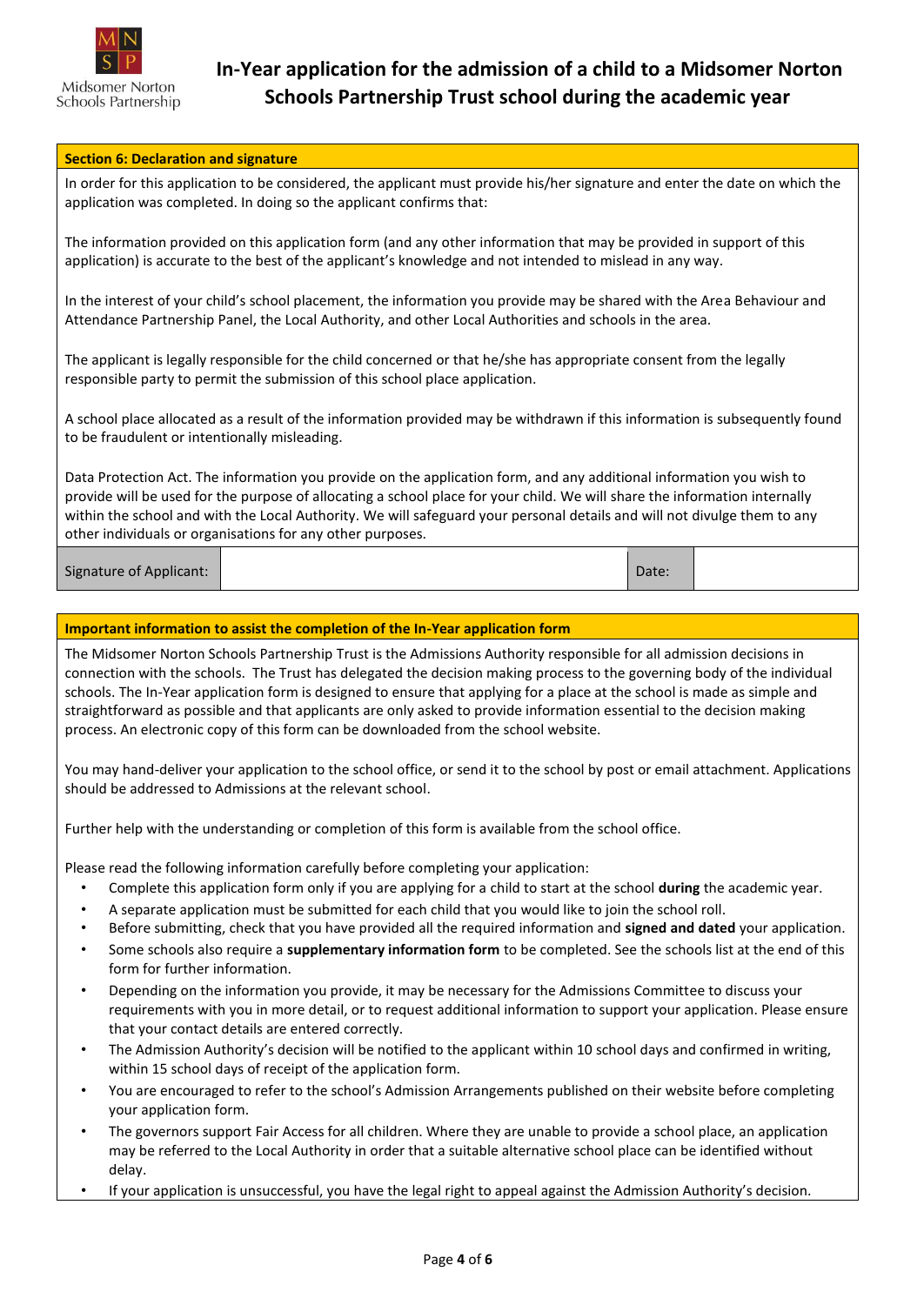

## **In-Year application for the admission of a child to a Midsomer Norton Schools Partnership Trust school during the academic year**

### **Trust Schools - Grouped by Local Authority**

**Bath & North East Somerset** - <https://beta.bathnes.gov.uk/school-admissions>

| <b>School</b>                    | <b>Address</b>                             | <b>Contact details</b>                                |
|----------------------------------|--------------------------------------------|-------------------------------------------------------|
| Beechen Cliff Secondary          | <b>Kipling Avenue</b>                      | 01225 480466                                          |
|                                  | <b>Bath</b>                                | https://www.beechencliff.org.uk/                      |
|                                  | BA2 4RE                                    |                                                       |
| <b>Clutton Primary School</b>    | <b>Station Road</b>                        | 01761 452510                                          |
|                                  | Clutton                                    | https://www.cluttonschool.com/                        |
|                                  | <b>Bristol</b>                             |                                                       |
|                                  | <b>BS39 5RA</b>                            |                                                       |
| <b>Farrington Gurney Primary</b> | Church Lane                                | 01761 452419                                          |
|                                  | <b>Farrington Gurney</b><br><b>Bristol</b> | https://www.farringtongurneyschool.co.uk/             |
|                                  | <b>BS39 6TY</b>                            |                                                       |
| Hayesfield Girls School          | <b>Upper Oldfield Park Campus</b>          | 01225 426151                                          |
|                                  | including The West Wing                    | https://www.hayesfield.com/                           |
|                                  | Upper Oldfield Park                        |                                                       |
|                                  | Bath                                       |                                                       |
|                                  | BA2 3LA                                    |                                                       |
| <b>High Littleton Primary</b>    | Church Hill                                | Tel: 01761 470622 (5391)                              |
|                                  | High Littleton                             | https://www.highlittletonschool.com/                  |
|                                  | <b>Bristol</b>                             |                                                       |
|                                  | <b>BS39 6HF</b>                            |                                                       |
| Longvernal Primary               | Clapton Road                               | Tel: 01761 412777                                     |
|                                  | <b>Midsomer Norton</b>                     | https://www.longvernal.com/                           |
|                                  | Bath<br>BA3 2LP                            |                                                       |
| Mendip Studio School             | Knobsbury Lane,                            | Tel: 01761 438557                                     |
|                                  | Writhlington,                              | https://www.mendipstudioschool.org.uk/                |
|                                  | Radstock,                                  |                                                       |
|                                  | BA3 3NQ                                    |                                                       |
| <b>Midsomer Norton Primary</b>   | High Street,                               | Tel: 01761 412289                                     |
|                                  | Midsomer Norton,                           | https://www.midsomernortonprimary.co.uk/              |
|                                  | Radstock,                                  |                                                       |
|                                  | BA3 2DR                                    |                                                       |
| Norton Hill Primary School       | Silver Street                              | Tel: 01761 205630                                     |
|                                  | <b>Midsomer Norton</b>                     | https://www.nortonhillprimary.com/                    |
|                                  | Radstock                                   |                                                       |
|                                  | <b>BA3 2UD</b><br>Charlton Road            | Tel: 01761 412557                                     |
| Norton Hill Secondary            | <b>Midsomer Norton</b>                     | https://www.nortonhillschool.com/                     |
|                                  | Radstock                                   |                                                       |
|                                  | BA3 4AD                                    |                                                       |
| Peasedown Primary School         | <b>Bath Road</b>                           | Tel: 01761 432311                                     |
|                                  | Peasedown St John                          | https://www.psjprimary.co.uk/                         |
|                                  | <b>Bath</b>                                |                                                       |
|                                  | BA2 8DH                                    |                                                       |
| Shoscombe Primary                | St. Julians Road                           | Tel: 01761 432479                                     |
| *Supplementary Information Form  | Shoscombe                                  | https://www.shoscombeprimary.co.uk/                   |
| required. See website.           | Bath                                       |                                                       |
|                                  | BA2 8NB                                    |                                                       |
| Somervale Secondary              | Redfield Road<br><b>Midsomer Norton</b>    | Tel: 01761 414276<br>https://www.somervaleschool.com/ |
|                                  | Radstock                                   |                                                       |
|                                  | <b>BA3 2JD</b>                             |                                                       |
| St John's Primary                | Redfield Road                              | Tel: 01761 412019                                     |
| *Supplementary Information Form  | <b>Midsomer Norton</b>                     | https://www.stjohnsmsn.co.uk/                         |
| required. See website.           | Radstock                                   |                                                       |
|                                  | BA3 2JN                                    |                                                       |
| St Julian's Primary              | Wellow,                                    | Tel: 01225 833143                                     |
| *Supplementary Information Form  | Bath,                                      | https://www.stjuliansprimary.co.uk/                   |
| required. See website.           | Somerset,                                  |                                                       |
|                                  | <b>BA2 8QS</b>                             |                                                       |